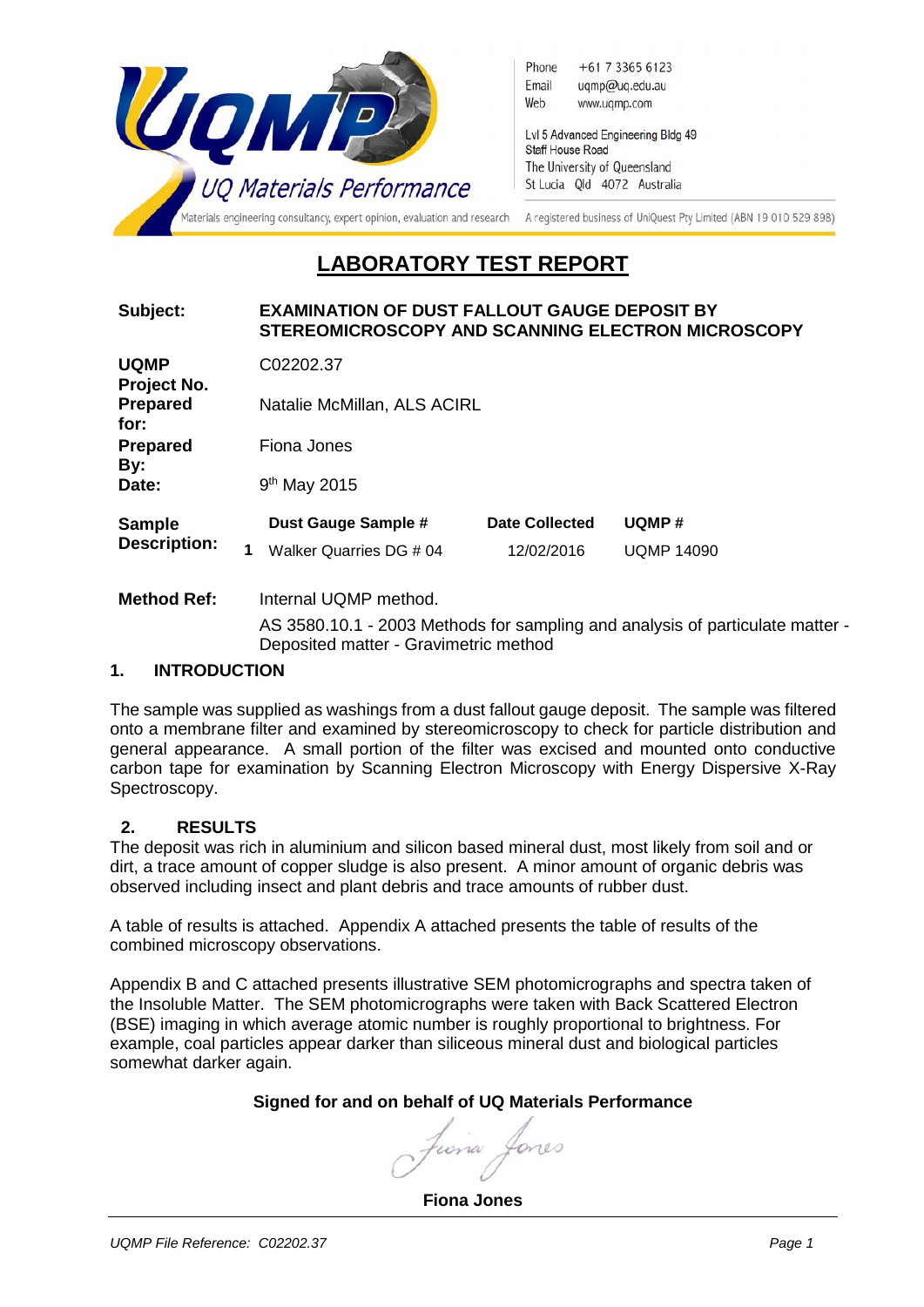

#### **3. TABLE OF RESULTS APPENDIX A**

| <b>PARTICLE IDENTITY</b>                         |                                          | <b>PERCENTAGE (Projected area basis)</b> |
|--------------------------------------------------|------------------------------------------|------------------------------------------|
|                                                  | <b>SAMPLE#</b>                           | <b>UQMP 14090</b>                        |
|                                                  | <b>SAMPLE ID</b><br><b>PARTICLE TYPE</b> | Walker Quarries DG # 04                  |
|                                                  | <b>COAL</b>                              |                                          |
| <b>BLACK</b>                                     | SOOT                                     |                                          |
|                                                  | <b>BLACK RUBBER DUST</b>                 | tr                                       |
|                                                  | MINERAL DUST (Soil or Rock Dust.)        | 93                                       |
| <b>INORGANICS</b>                                | MINERAL DUST (type = Fly Ash)            |                                          |
| &                                                | MINERAL DUST (type = Cement Dust)        |                                          |
| <b>MINERALS</b>                                  | MINERAL DUST (type = glassy)             |                                          |
|                                                  | <b>GLASS FRAGMENTS</b>                   |                                          |
|                                                  | COPPER SLUDGE                            | tr                                       |
|                                                  | P/S SLIME & FUNGI                        |                                          |
|                                                  | <b>INSECT DEBRIS</b>                     | $\overline{2}$                           |
|                                                  | PLANT DEBRIS (General)                   | 5                                        |
|                                                  | PLANT DEBRIS (type = plant char)         |                                          |
|                                                  | PLANT DEBRIS (type =                     |                                          |
|                                                  | WOOD DUST                                |                                          |
| <b>GENERAL</b><br><b>ORGANIC</b><br><b>TYPES</b> | FIBRES (type = Miscellaneous)            |                                          |
|                                                  | <b>STARCH</b>                            |                                          |
|                                                  | <b>PAINT</b>                             |                                          |
|                                                  | PLASTIC FRAGMENTS                        |                                          |
|                                                  | <b>RED RUBBER DUST</b>                   |                                          |
| <b>COMMENTS</b>                                  |                                          |                                          |
|                                                  |                                          |                                          |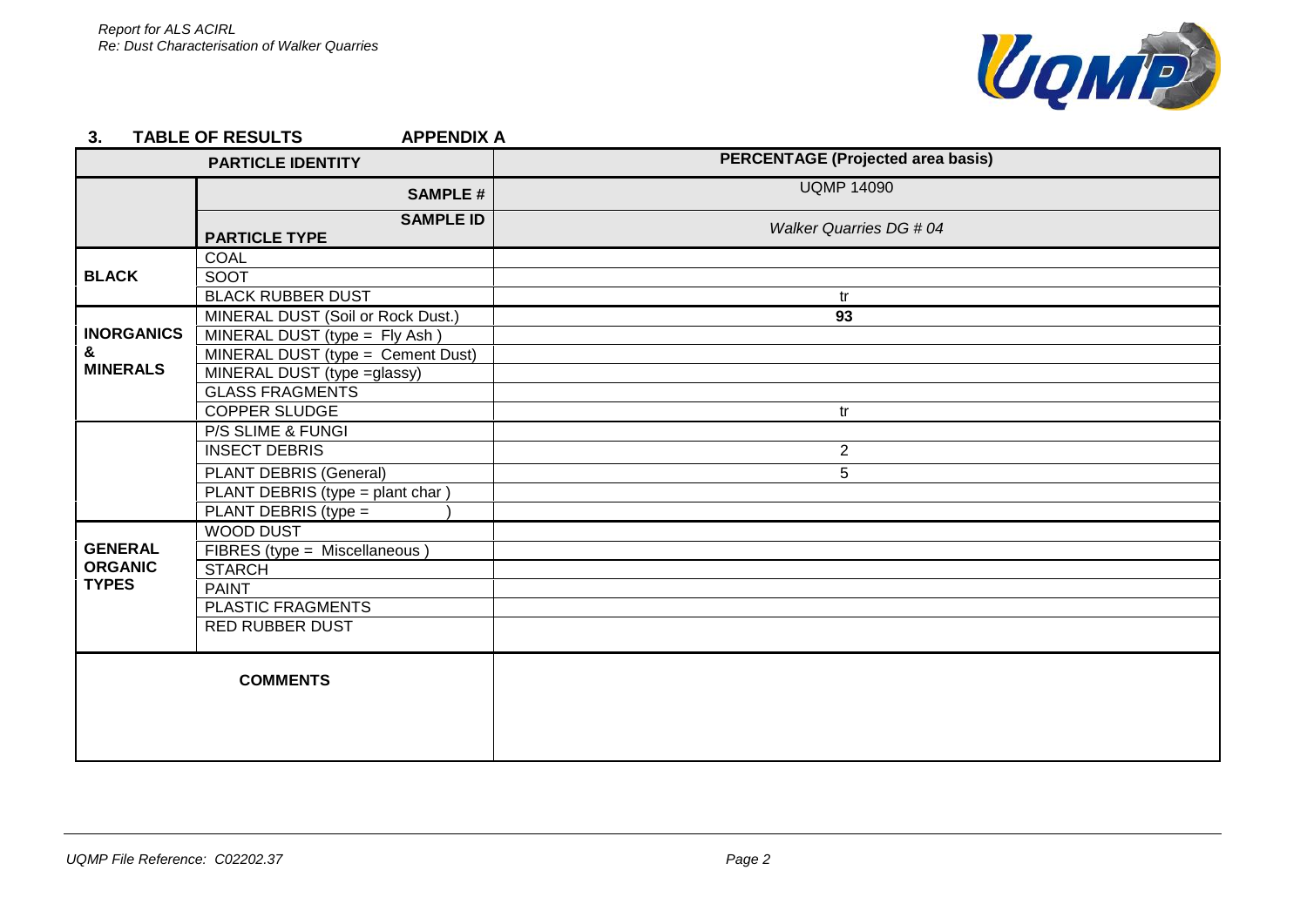

### **3.1 PARTICLE IDENTITY LEGEND**

| Insect parts/debris       | Includes arachnids. Present as crushed body fragments, trichomes, wing scales, etc.                                                                                                                                                                                                                                                       |  |  |
|---------------------------|-------------------------------------------------------------------------------------------------------------------------------------------------------------------------------------------------------------------------------------------------------------------------------------------------------------------------------------------|--|--|
| P/s slime                 | Polysaccharide slime. This extra-cellular bio-polymeric material may have different sources which might include microbiological growth, vertebrate<br>excreta, decomposing biological matter, etc. Sometimes seen in these samples as a stringy gel binding other particles together. Sometimes fungal<br>hyphae associated with the gel. |  |  |
| Copper sludge             | Some well developed turquoise crystal growths can be found, but usually as subhedral to euhedral grains. Sometimes as blue highlights on a greenish<br>cakey material. This is probably copper salts precipitated from the copper sulfate algaecide solution as the hydroxide, with or without sulfate and or<br>phosphorous inclusion.   |  |  |
| <b>Mineral matter</b>     | Usually equant siliceous appearance and typically colourless to brown, transparent to translucent, euhedral, rounded grains. The clays very fine<br>particles. Other constituents of siliceous appearance, sand etc.                                                                                                                      |  |  |
| <b>Plant Debris/ char</b> | Usually as trichomes, fragmented tissue, reproductive products and structures. Sometimes charred particles from incinerator, grass or bush fires.                                                                                                                                                                                         |  |  |
| Fly ash particles         | Appears as spheroidal particles - colourless, milky or black                                                                                                                                                                                                                                                                              |  |  |
| <b>Coal dust</b>          | Black, equant, sharp angled grains. Some glossy; some edges dark brown translucent.                                                                                                                                                                                                                                                       |  |  |
| Soot                      | Black glossy spherical to botryoidal aggregates, typically hollow or lacey. Usual source is incompletely burnt organic liquids, eg. fuel oils.                                                                                                                                                                                            |  |  |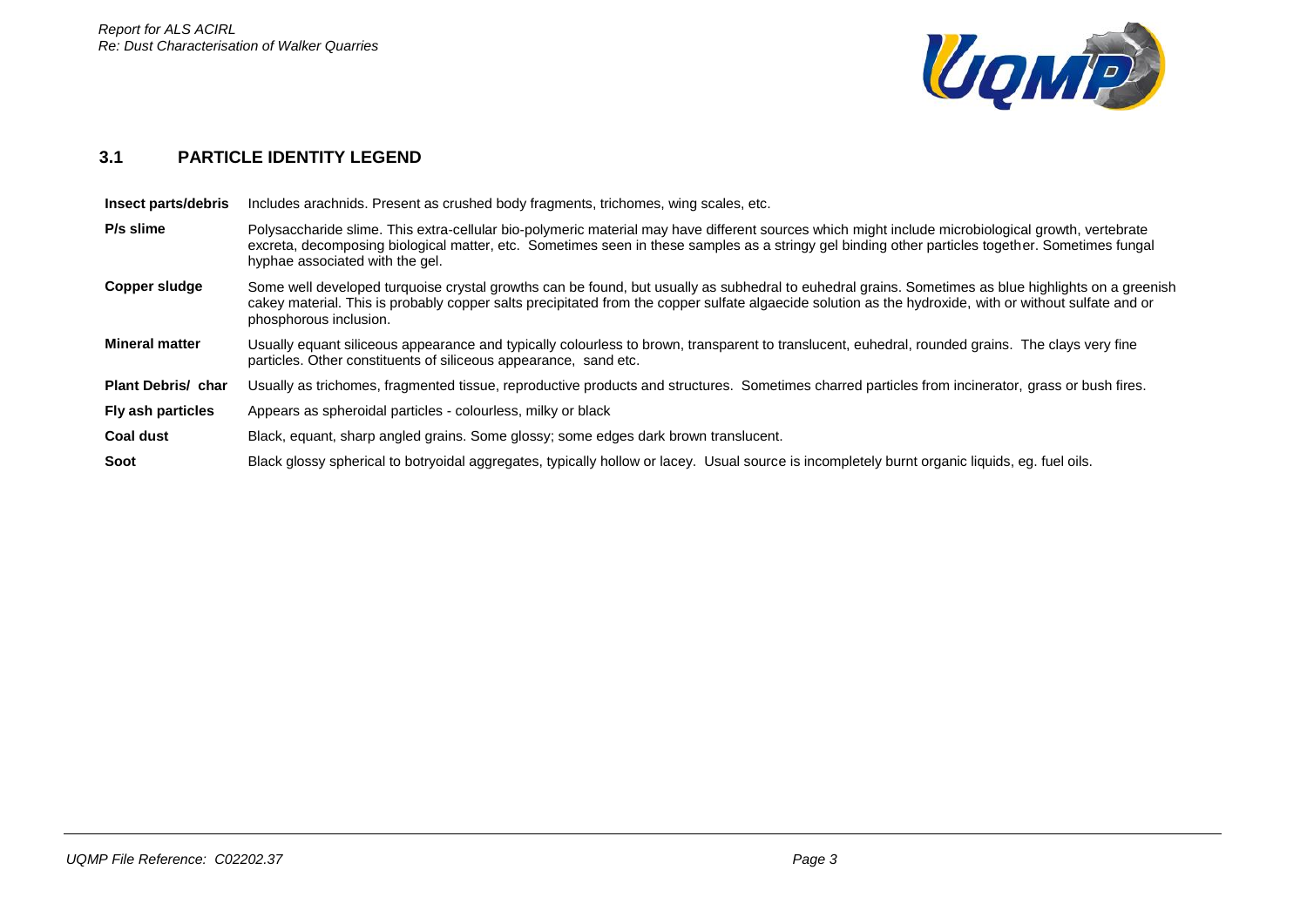

#### **3.2 STEREOMICROSCOPY PICTURE MICROGRAPH**



**STM1.** Walker Quarries DG # 04, UQMP # 14090. The brown and brown-orange particles are aluminium and silicon rich mineral dust particles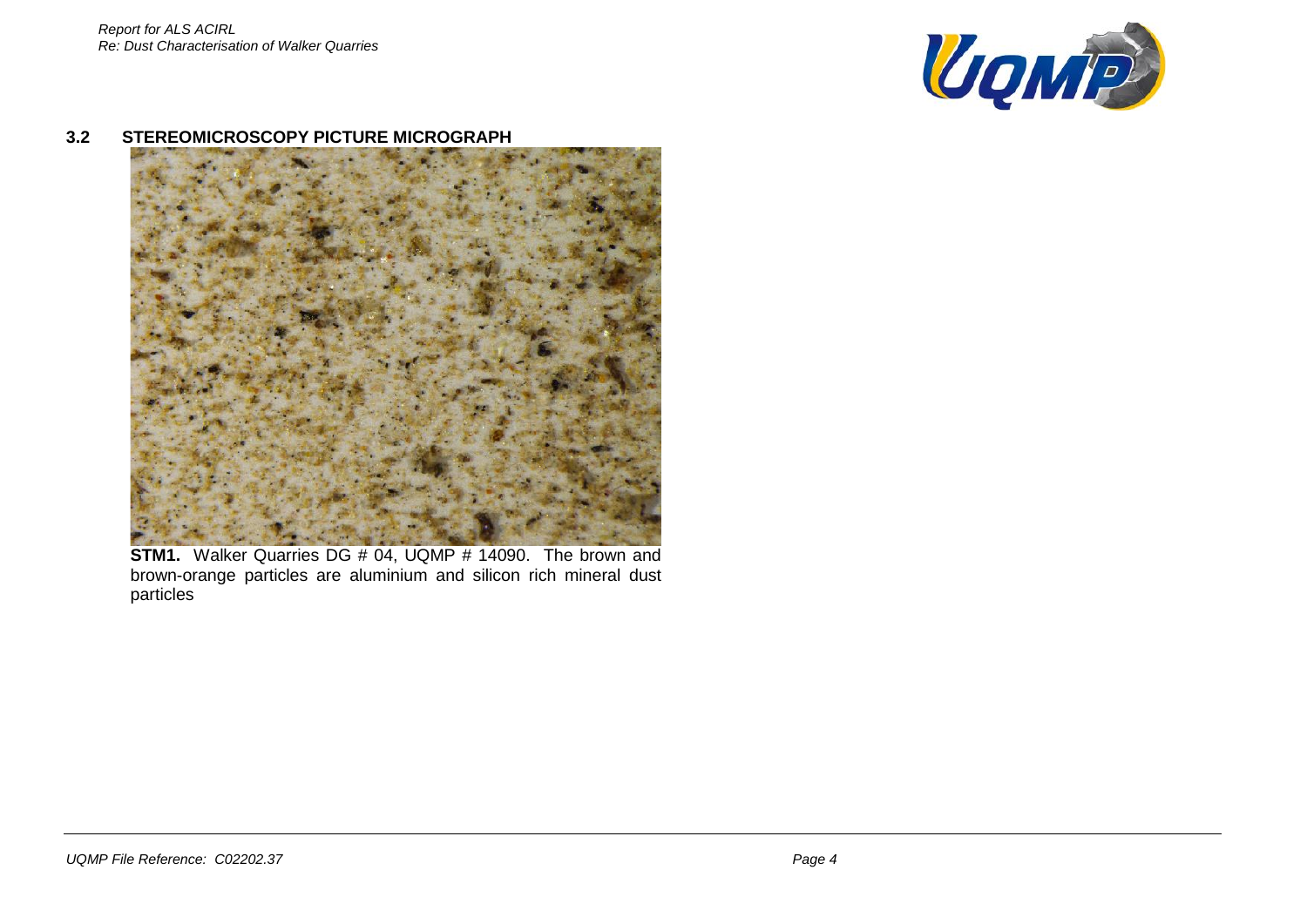

# **4. APPENDIX B.**

**4.1 AN SEM/BSE IMAGE AND SEM/EDS SPECTUM OF A TYPICAL OVERALL AREA OF THE DEPOSIT.**



**PM1.** Walker Quarries DG # 04, UQMP 14090. An SEM/BSE image of a characteristic overall area selected for SEM/EDS analysis.



**EDS1.** Walker Quarries DG # 04, UQMP 14090. The SEM/EDS spectrum of the overall area is rich in carbon, aluminium and silicon with trace amounts of the balance of the elements. Aluminosilicate rich mineral dust is the most dominant particle type of the spectrum. A minor number of organic particulates were observed by stereomicroscopy and included insect and plant debris and traces or rubber dust. As particulates did not completely cover the membrane filter there is also a carbon contribution from the exposed filter. Trace amounts of copper sludge are also visible in the spectrum.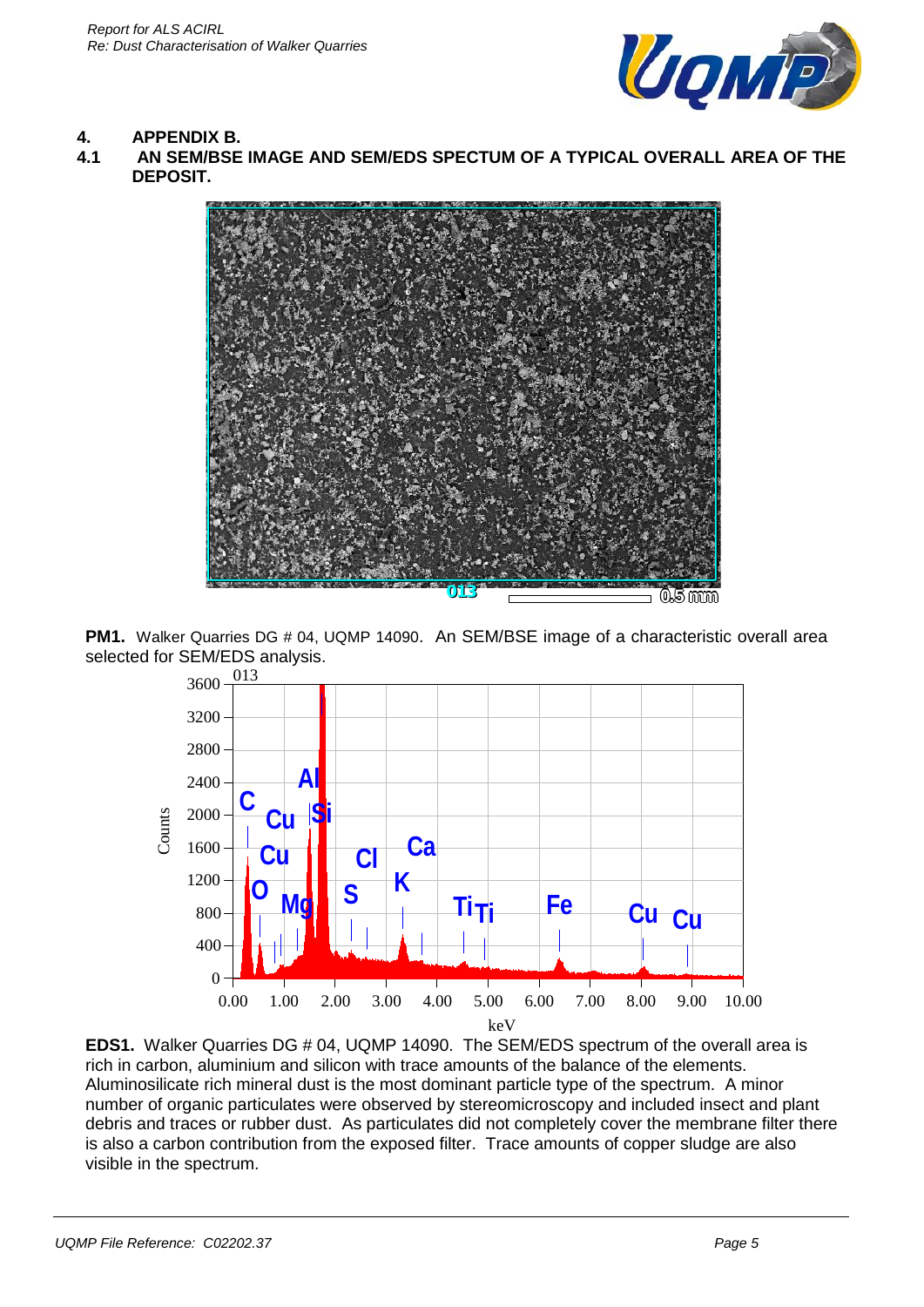

- **5. APPENDIX C. SEM/BSE IMAGES AND SEM/EDS SPECTRUM OF COMMON PARTICLE TYPES**
- **5.1 AN SEM/BSE IMAGE AND SEM/EDS SPECTRUM OF A MINERAL DUST PARTICLE**



**PM2.** Walker Quarries DG # 04, UQMP 14090. An SEM/BSE image of a particulate annotated with 016 is selected for SEM/EDS analysis.



**EDS2.** Walker Quarries DG # 04, UQMP 14090. The SEM/EDS spectrum of the particle annotated with 016 shows elevated levels of aluminium and silicon with minor amounts of carbon and trace amounts of the balance of the elements. The carbon peak is inclusion from the membrane filter due to the large electron beam interaction volume and the small particle size. The elemental profile is suggestive of an aluminosilicate rich mineral dust most likely a feldspar.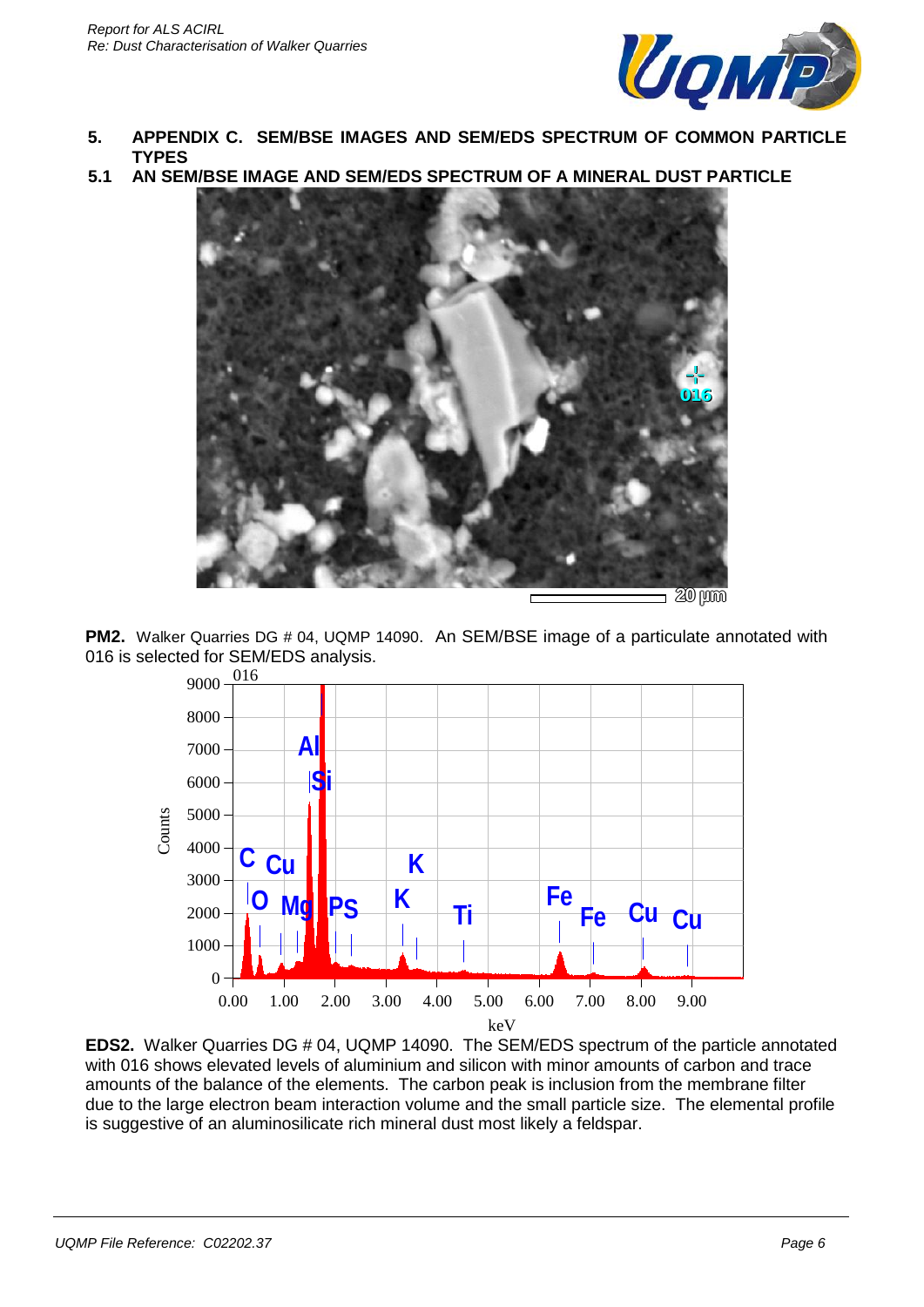

#### **5.2 AN SEM/BSE IMAGE AND SEM/EDS SPECTRUM OF A QUARTZ PARTICLE**



**PM3.** Walker Quarries DG # 04, UQMP 14090. An SEM/BSE image of a particulate annotated with 014 is selected for SEM/EDS analysis.<br> $\frac{0.0000}{0.00000}$ 



**EDS3.** Walker Quarries DG # 04, UQMP 14090. The SEM/EDS spectrum of the particle annotated with 014 shows elevated levels of silicon with trace amounts of the balance of the elements. The spectrum is typical of a quartz particle.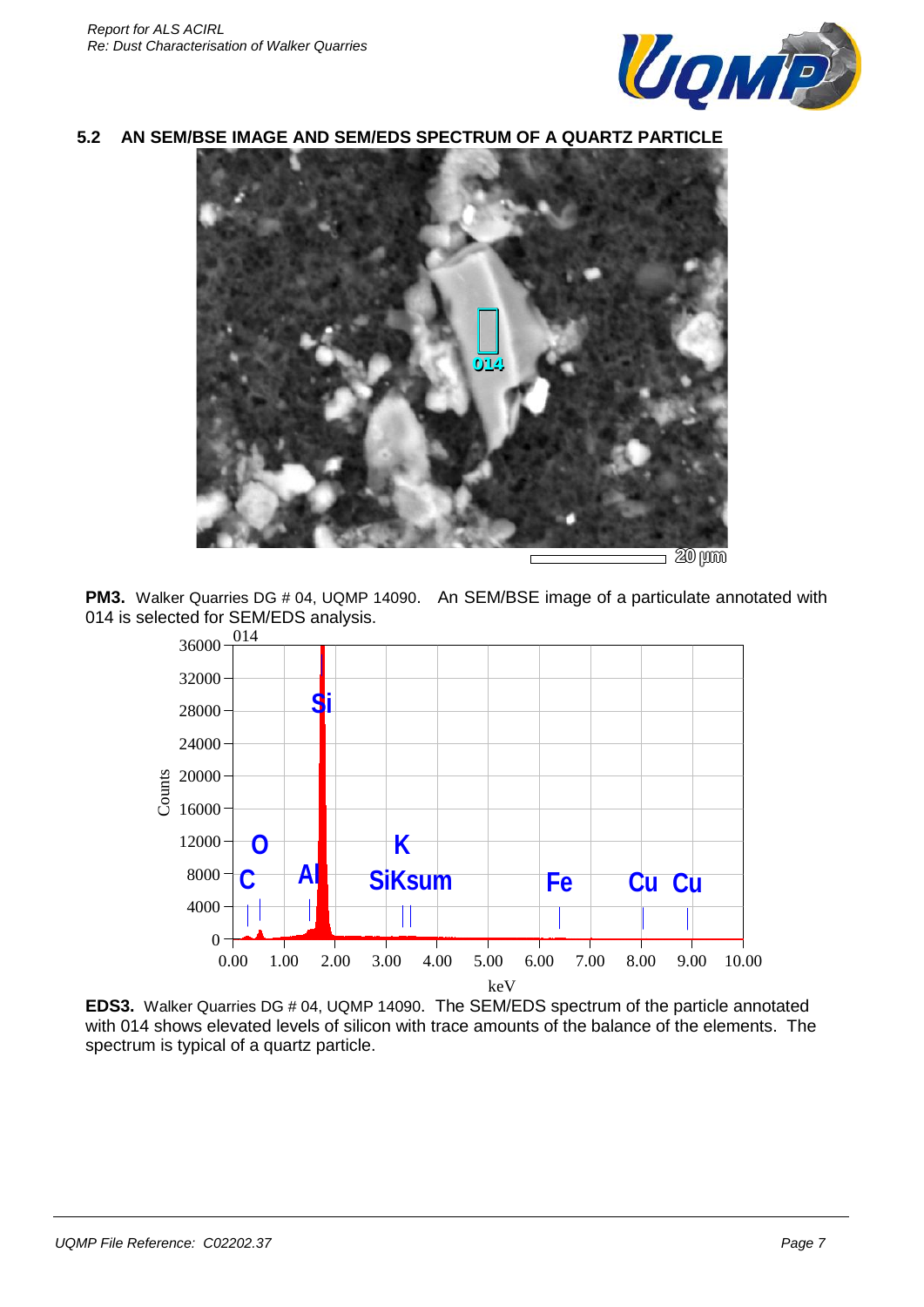

**5.3 AN SEM/BSE IMAGE AND SEM/EDS SPECTRUM OF A POLLEN PARTICLE**



**PM4.** Walker Quarries DG # 04, UQMP 14090. An SEM/BSE image of a pollen particulate, possibly from sunflower.